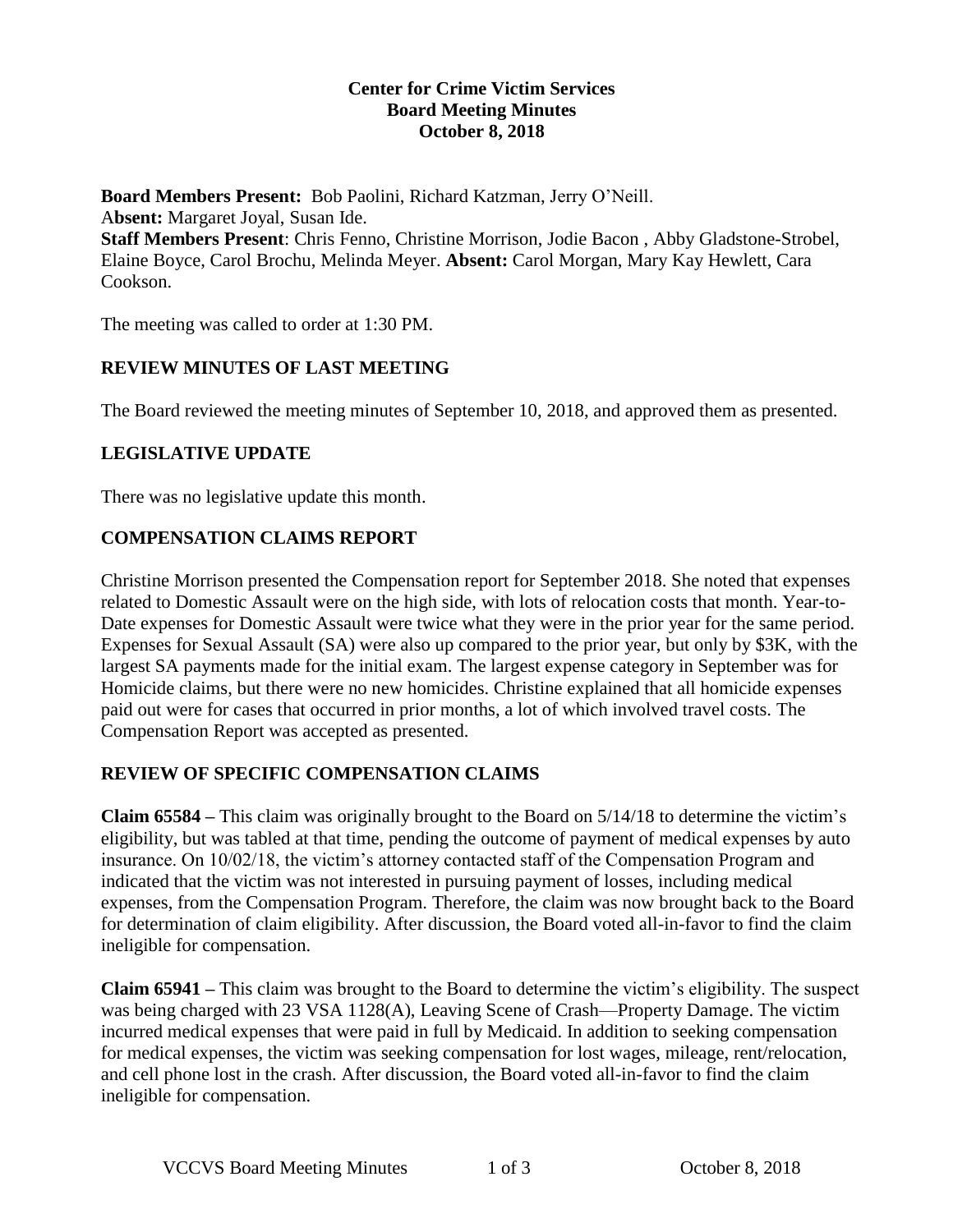#### **RESTITUTION UNIT REPORT**

Elaine Boyce reported on the Restitution Unit for September 2018. She remarked that Year-to-Date collections for the current fiscal year (FY19) were way ahead of the yearly goal, even though collections for September were a bit below the month's goal. Elaine noted that the RU has filed quite a few real estate liens when they discover property owned by an offender. This has successfully motivated offenders to pay since the lien creates an inconvenience when the offender wants to refinance or sell. In September, three restitution files were closed due to death of the offender. In answer to a question from the Board, Elaine explained that deceased offenders don't usually have much of an estate to pursue, and locating the county where the offender died, etc., is very labor intensive so the RU does not try to pursue estates of the deceased. The Restitution Unit Report was accepted as presented.

## **FINANCIAL REPORT**

Carol Brochu presented the Financial Report through September 2018. With the current fiscal year 25% complete, Carol noted that the CCVS's Special Fund Receipts were a little down compared to the same point in the prior fiscal year. However, after running a 3-year average to compare the difference in revenues with the previous 3-year average, she found that the revenues were only down about \$5K, so looking pretty stable. Elaine Boyce and Carol Brochu both noted that receipts from court fines and fees were low in the first quarter of FY19, which is the major source of the Special Fund revenue.

The timing of CCVS's receipt of surcharges on marriage license fees can vary, depending on when the court clerks process the fees. Although the court deposits the money into our Special Fund, Carol noted that the CCVS gets no back-up or proof from the courts to confirm what that deposit should be. The last increase the Center got was to the marriage license fee, and those receipts go toward funding Domestic Violence sub-grantees. Bob Paolini remarked that when the legislature approved that increase, they also stated that no more fee increases would be approved for CCVS after that.

Reviewing "Expenditures by Fund," Carol noted that expenses for Compensation claims were below what she'd budgeted for, with the fiscal year 25% complete and only 16% of the Compensation Funds paid out. Carol was preparing the Center's Fiscal Year 2020 budget for submission to the Dept. of Finance and Management by Oct. 20<sup>th</sup>. The Financial Report was accepted as presented.

## **CENTER UPDATE**

Chris Fenno provided a Center Update for September 2018. She advised that CCVS had been awarded all three grants recently applied for, as follows: 1) funding for three years, that will pay for two new positions: a Director of Human Trafficking (HT) Services and a Coordinator for the HT Task Force; 2) funding for a grants management database; and 3) a small training grant, which will probably be used to increase web-based trainings. The HT positions will be CCVS staff but will spend much of their time travelling around the state. It was noted that people hired for the HT positions could lose their jobs after three years, if new grant funding is not obtained. The State Police have agreed to hire one of the HT positions, with assistance from the co-chairs of the HR Task Force.

 In other business, Chris noted that interviews were wrapping up with six candidates to fill a second grants management position at CCVS. On Oct.  $12<sup>th</sup>$ , CCVS would be hosting a "Start by Believing" conference on the importance of believing victims of sexual assault. The conference was arranged by Grants Manager, Gene Nelson, and the keynote speaker Kim Lonsway of End Violence Against Women International was speaking at no charge.

VCCVS Board Meeting Minutes 2 of 3 October 8, 2018